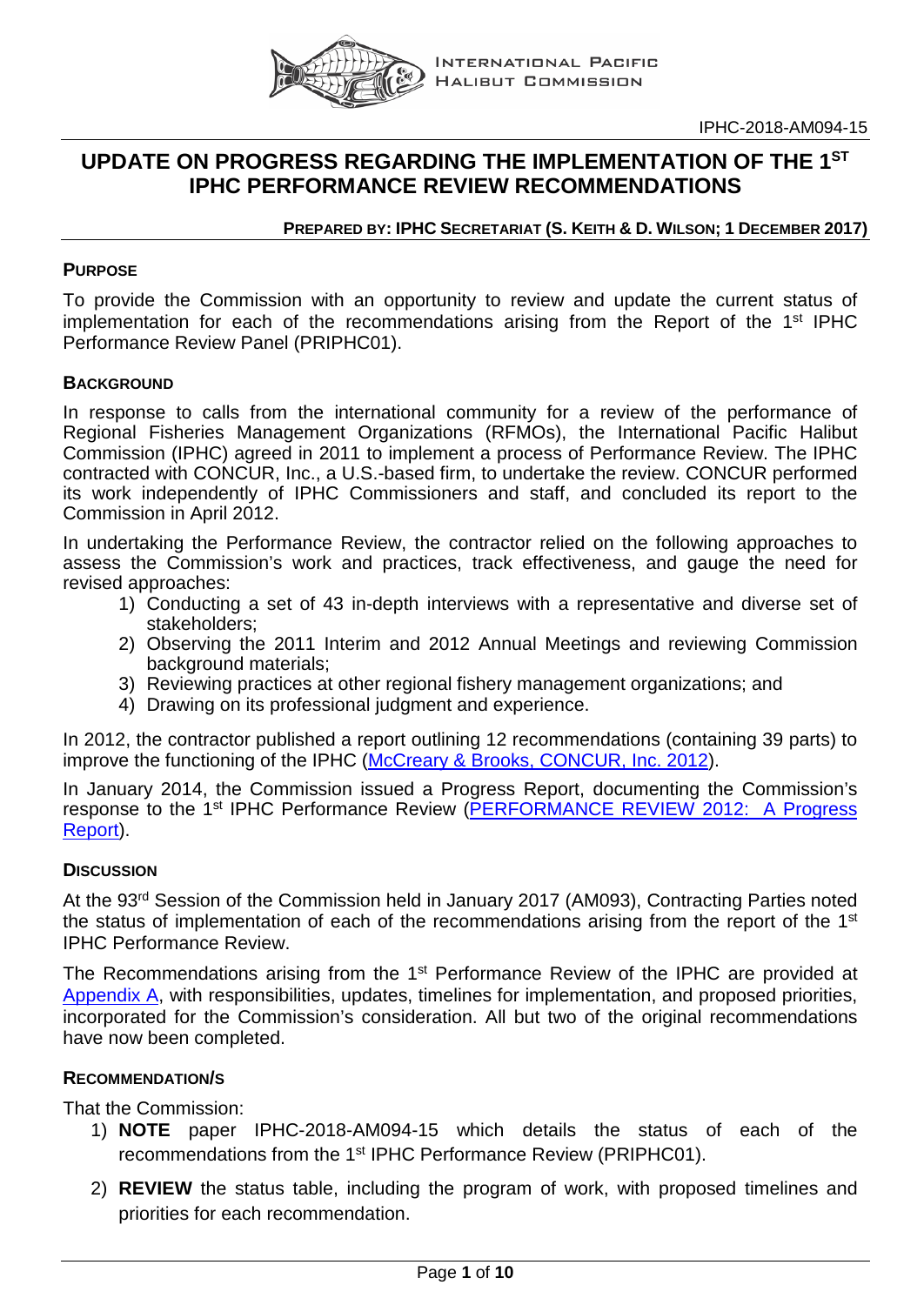#### **APPENDICES**

**[Appendix](#page-2-0) A:** Update on progress regarding the implementation of the 1st IPHC Performance Review recommendations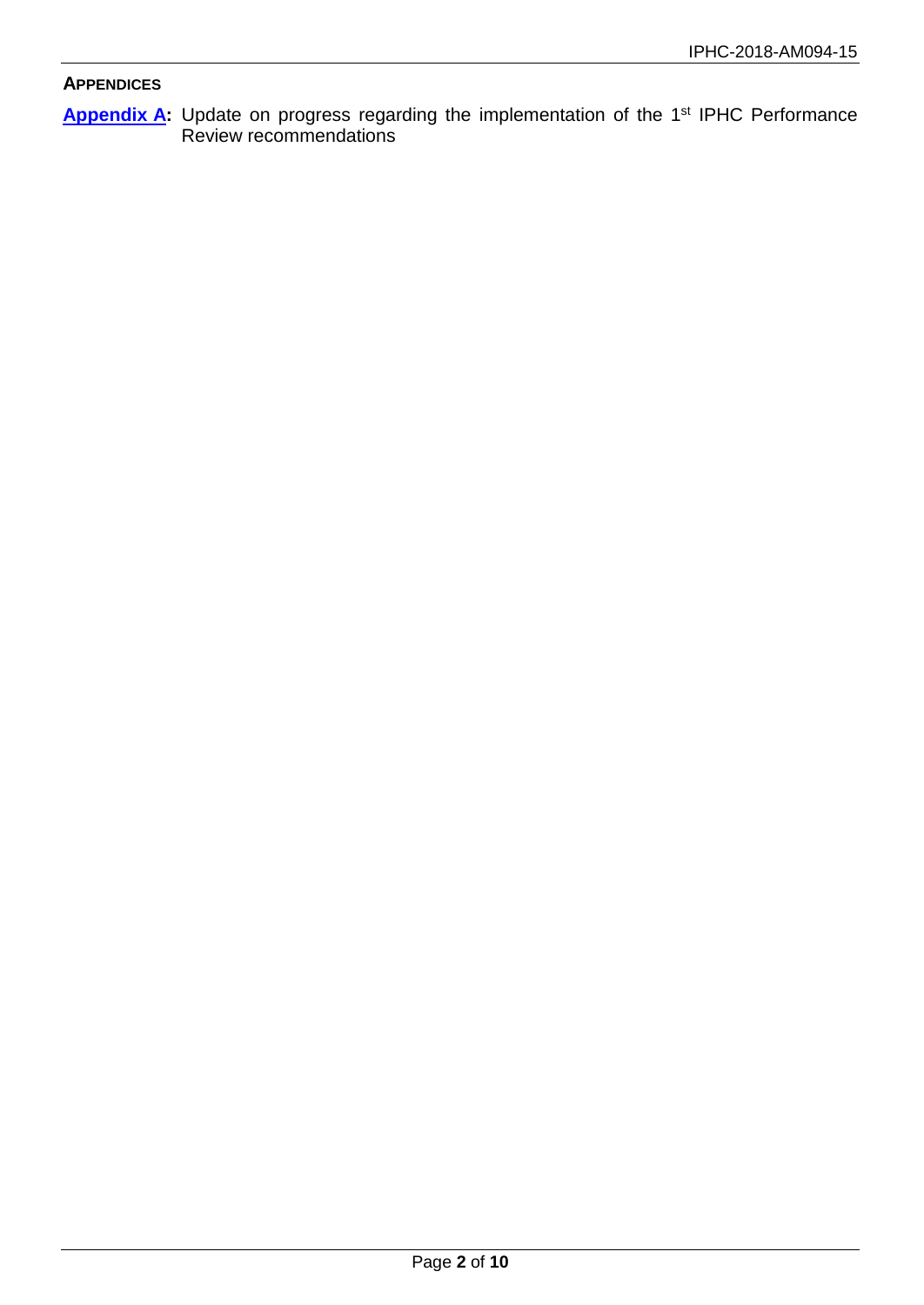### **APPENDIX A**

## **UPDATE ON PROGRESS REGARDING THE IMPLEMENTATION OF THE 1ST IPHC PERFORMANCE REVIEW RECOMMENDATIONS**

<span id="page-2-0"></span>

| <b>GOVERNANCE</b>                                                                                                                                                                                                                       | <b>RESPONSIBILITY</b>                                | <b>UPDATE/STATUS</b>                                                                                                                                                                                                                                                                                                                                                                                                                                                                                                                                           | <b>WORKPLAN / TIMELINE</b> | <b>PRIORITY</b> |
|-----------------------------------------------------------------------------------------------------------------------------------------------------------------------------------------------------------------------------------------|------------------------------------------------------|----------------------------------------------------------------------------------------------------------------------------------------------------------------------------------------------------------------------------------------------------------------------------------------------------------------------------------------------------------------------------------------------------------------------------------------------------------------------------------------------------------------------------------------------------------------|----------------------------|-----------------|
| 1. Adopt clear and comprehensive<br>protocols / rules of procedure<br>1.1 Update and expand the existing Rules of<br>Procedure for the Commission,<br>Secretariat and each current stakeholder<br>body (PAG, Conference Board and RAB). | Commission,<br>IPHC Staff,<br><b>Advisory Bodies</b> | <b>Completed:</b> The Commission's Rules of Procedure<br>were updated in 2017 and incorporate a<br>requirement for review and revision every two (2)<br>years. They contained formal process for each of its<br>subsidiary bodies (IPHC Rules of Procedure<br>$(2017)$ ).                                                                                                                                                                                                                                                                                      | 2013-2014 -<br>2016/2017   | High            |
| 2. Improve Commission transparency<br>2.1 Conduct the bulk of the Commission's<br>deliberations at the Interim and Annual<br>meetings in public.                                                                                        | Commission                                           | <b>Completed:</b> The Commission decided to treat all<br>meetings as open unless specifically closed<br>(meetings pertaining to personnel or financial<br>discussions are expected to be closed). This would<br>include the opportunity for attendees and web<br>audience participants to engage the Commission in<br>two-way dialogue during the meeting.<br>These changes were put into effect on a trial basis<br>for the 2012-2013 public meeting cycle. The<br>agendas for those meetings were changed to<br>incorporate more time for public comment and | $2012 +$                   | High            |
|                                                                                                                                                                                                                                         |                                                      | discussion, and the web broadcast was modified to<br>allow submission of comments and questions from<br>the on-line audience.<br>In addition, more meeting materials and updates<br>were posted, and posted earlier, at the IPHC<br>website than had been previous practice. This<br>greatly increased the information available to the<br>public before, during, and after the meetings.<br>The Commission also directed the CB and PAG to                                                                                                                    |                            |                 |
| 2.2 The Commission should retain the<br>flexibility to conduct Commission-only<br>retreats to foster candid deliberations on<br>its own internal mechanisms and<br>effectiveness.                                                       | Commission                                           | open their meetings to the public.<br><b>Completed:</b> The Commissioners meet daily at the<br>Annual and Interim Meetings for brief planning<br>Sessions. In addition, the Commissioners meet once<br>per year for a 2-day closed Work Meeting to plan for<br>the Interim and Annual Sessions.                                                                                                                                                                                                                                                                | $2013 +$                   | High            |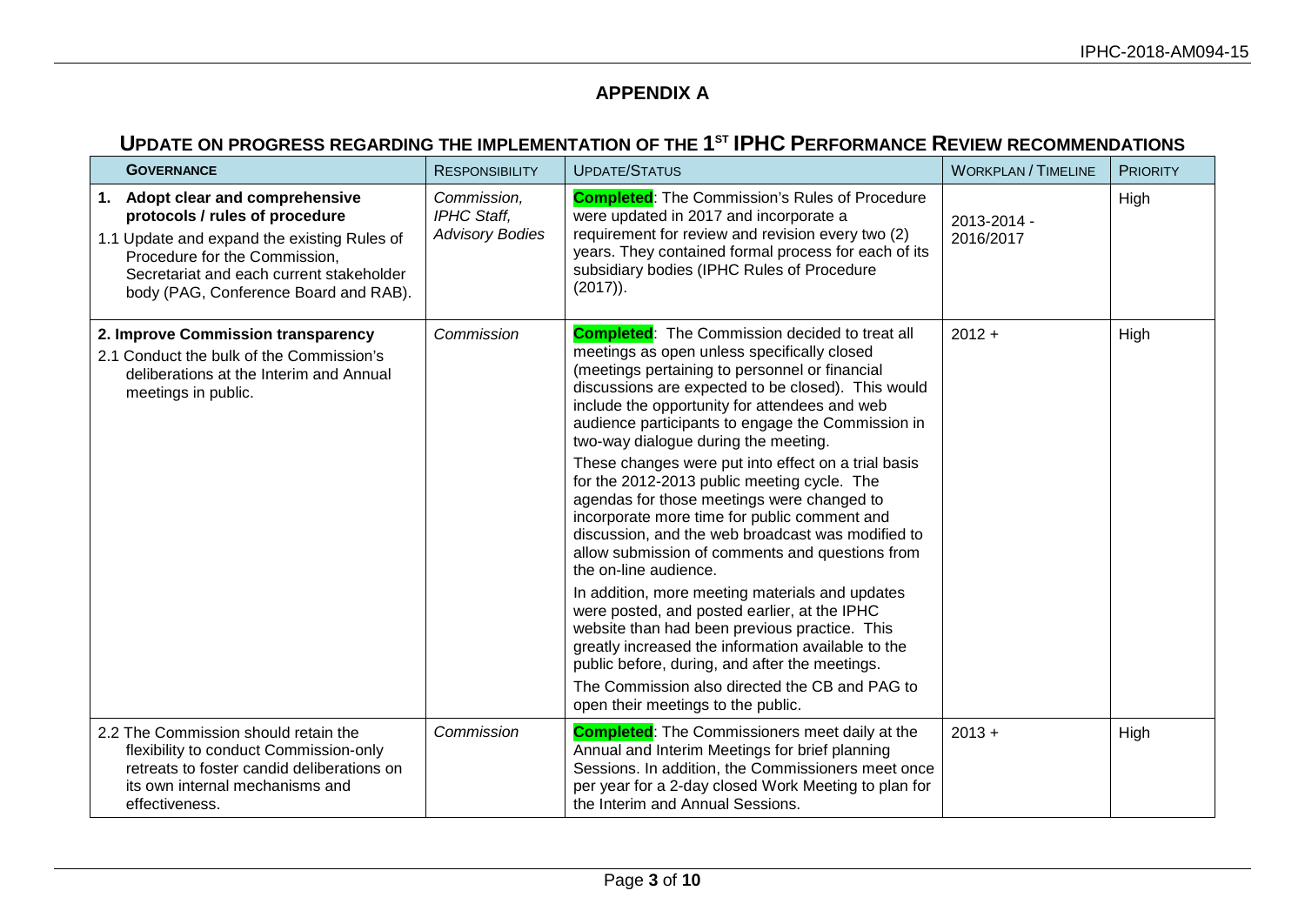| 2.3 Discussion summaries from any in camera<br>sessions - whether as part of the<br>Interim/Annual meeting cycle or as a<br>separate retreat - should be produced<br>and made available (within four to six<br>weeks) to any interested party. Exceptions<br>should be made for those items (i.e.,<br>personnel and contractual matters)<br>appropriately deemed confidential.                                                                                                                                                                                                                                                         |                                        | <b>Completed:</b> Commission reports are now draft,<br>adopted and published within 2 weeks of the close<br>of the session.                                                                                                                                                                                                                                                 | $2013 +$<br>$2016 +$     | High            |
|----------------------------------------------------------------------------------------------------------------------------------------------------------------------------------------------------------------------------------------------------------------------------------------------------------------------------------------------------------------------------------------------------------------------------------------------------------------------------------------------------------------------------------------------------------------------------------------------------------------------------------------|----------------------------------------|-----------------------------------------------------------------------------------------------------------------------------------------------------------------------------------------------------------------------------------------------------------------------------------------------------------------------------------------------------------------------------|--------------------------|-----------------|
| 2.4 Refrain from taking policy actions in<br>executive session. Aside from personnel<br>matters, contractual issues and/or<br>pending litigation, the Commission should<br>refrain from taking policy actions in<br>executive session.                                                                                                                                                                                                                                                                                                                                                                                                 | Commission                             | <b>Completed:</b> The Commissioners reserve the right to<br>hold closed Sessions when discussing sensitive<br>matters. However, wherever possible, the rationale<br>for making decisions in closed session is<br>communicated during public sessions, as noted in<br>the IPHC Circular series.                                                                              | $2013 +$                 | High            |
| 3. Revisit Stakeholder Engagement<br><b>Structure</b><br>3.1 Adopt a multi-step process over the next<br>two years to transition the current<br>stakeholder advisory arrangement into a<br>unified, integrated body.                                                                                                                                                                                                                                                                                                                                                                                                                   | Commission:<br><b>IPHC Secretariat</b> | <b>Completed:</b> The Commission assessed that it<br>would be better served by retaining the current CB,<br>PAB, and RAB structures, and decided against<br>consolidating its subsidiary bodies into one.                                                                                                                                                                   | $2013 +$                 | Medium          |
| <b>RESEARCH</b>                                                                                                                                                                                                                                                                                                                                                                                                                                                                                                                                                                                                                        | <b>RESPONSIBILITY</b>                  | <b>UPDATE/STATUS</b>                                                                                                                                                                                                                                                                                                                                                        | <b>WORKPLAN/TIMELINE</b> | <b>PRIORITY</b> |
| 4. Develop Strategic Approach to Research<br>4.1 Develop a strategic Five Year Research<br>Plan that links research projects to<br>Commission objectives, with an<br>accompanying and predictable budget.<br>The Research Plan should address the<br>specific organizing questions that<br>structure the research, as well as the<br>timeline of projects and deliverables. The<br>Research Plan should also address<br>specific objectives of cooperative<br>research. Some specific topics to address<br>may include size at age, migration, and<br>impacts of bycatch, but these should be<br>revised and confirmed as the Research |                                        | <b>Completed:</b> The IPHC Secretariat continues to<br>refine the Commission's research planning and<br>execution, to include clear linkage between the 5-<br>Year Research Plan and annual planning. In<br>addition, the annual research planning process has<br>been revised to add rigor and strengthen its<br>connection to long-term research goals and<br>priorities. |                          | High            |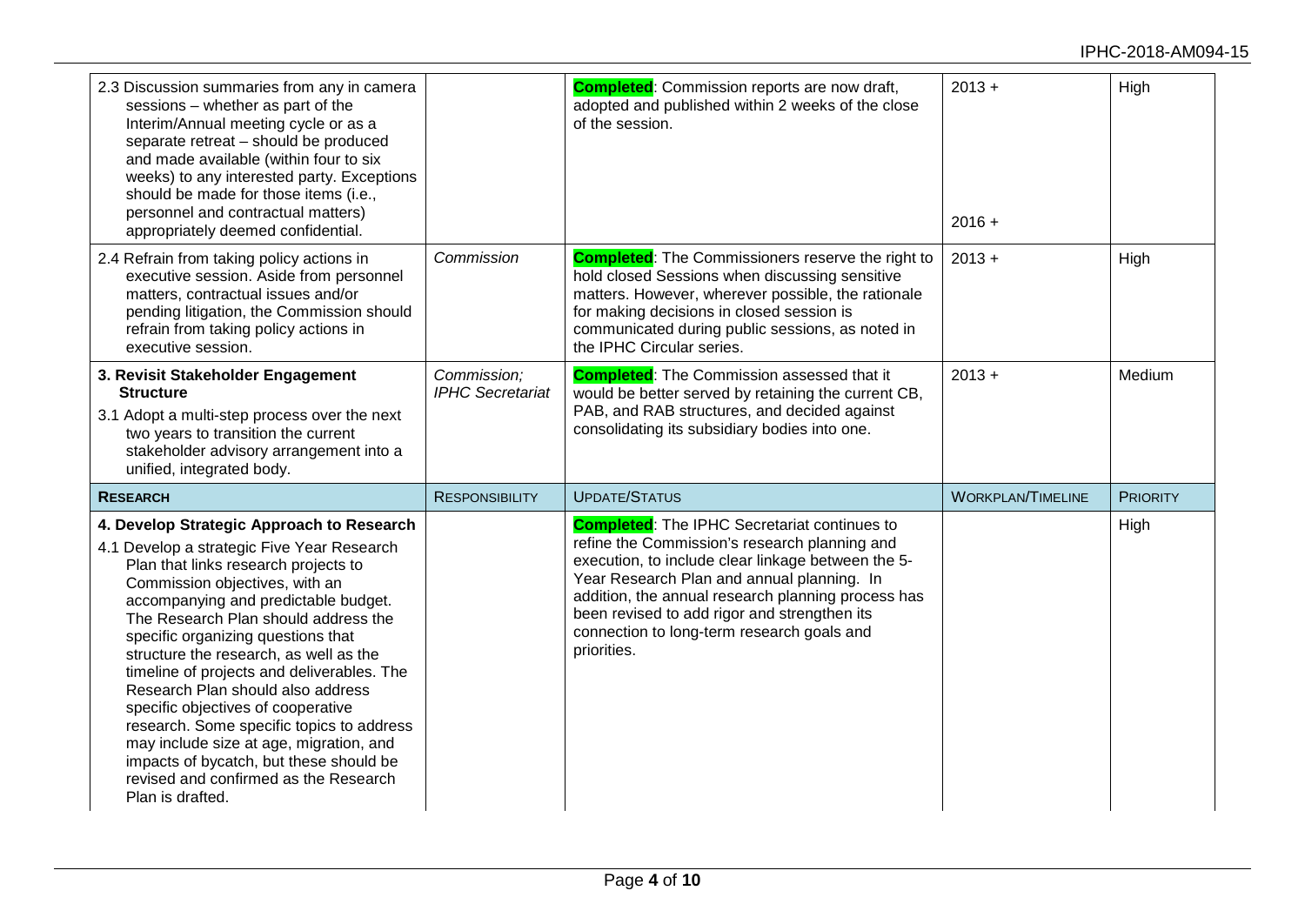| 4.2 Bolster and formalize RAB. The RAB<br>currently lacks any written Protocols/Rules<br>of Procedure nor does it have any formal<br>composition. Consistent with the steps<br>outlined above to have clear guidelines<br>and balanced participation, we<br>recommend the Commission take steps to<br>formally establish the RAB with<br>associated objectives, participation criteria<br>and other operational aspects. |                         | <b>Completed: IPHC Rules of Procedure (2017)</b><br>adopted at the 93rd Session of the Commission.                                                                                                                                                                                                                                                                                                                                                           |                          | High            |
|--------------------------------------------------------------------------------------------------------------------------------------------------------------------------------------------------------------------------------------------------------------------------------------------------------------------------------------------------------------------------------------------------------------------------|-------------------------|--------------------------------------------------------------------------------------------------------------------------------------------------------------------------------------------------------------------------------------------------------------------------------------------------------------------------------------------------------------------------------------------------------------------------------------------------------------|--------------------------|-----------------|
| 4.3 Consider periodic peer review. As the<br>Commission moves forward, it should<br>consider the need for periodic peer review<br>of its long-term and annual research plan.<br>We also recommend it expand<br>commitments to pursue cooperative<br>research.                                                                                                                                                            |                         | <b>Completed:</b> The IPHC Scientific Review Board<br>(SRB) was formalized in the IPHC Rules of<br>Procedure (2017) and contain peer review elements<br>by independent experts in a range of fields covering<br>IPHC research and assessment activiites.                                                                                                                                                                                                     |                          | Medium          |
| <b>STOCK ASSESSMENT</b>                                                                                                                                                                                                                                                                                                                                                                                                  | <b>RESPONSIBILITY</b>   | <b>UPDATE/STATUS</b>                                                                                                                                                                                                                                                                                                                                                                                                                                         | <b>WORKPLAN/TIMELINE</b> | <b>PRIORITY</b> |
| 5. Strengthen Stock Assessment Process                                                                                                                                                                                                                                                                                                                                                                                   |                         |                                                                                                                                                                                                                                                                                                                                                                                                                                                              |                          |                 |
| 5.1 Foster regular peer review of stock<br>assessment model and outputs, as well as<br>the associated apportionment process.<br>5.2 Ensure adequate time and predictable<br>process for stakeholder and<br>Commissioner discussion of proposed<br>changes to the assessment model and the<br>associated apportionment methodology.                                                                                       | <b>IPHC Secretariat</b> | <b>Completed:</b> The Commission has instituted the<br>SRB as a regular ongoing peer-review mechanism,<br>and has adopted a regular sequence of annual SRB<br>meetings to support the assessment, the<br>management strategy evaluation, and the research<br>program. As an indication of the state of IPHC<br>science, IPHC scientists are regularly invited to<br>present and instruct on assessment modeling and<br>methods at international conferences. |                          |                 |
| 5.3 Augment Secretariat assessment staff.                                                                                                                                                                                                                                                                                                                                                                                | <b>IPHC Secretariat</b> | <b>Completed:</b> Since the 1 <sup>st</sup> Performance Review, the<br>Secretariat has hired top-level assessment and<br>harvest policy scientists. The Commission has also<br>brought in the services of graduate interns at<br>appropriate points in the analytical process, and has<br>budgeted for programming support of the<br>management strategy evaluation.                                                                                         |                          |                 |
|                                                                                                                                                                                                                                                                                                                                                                                                                          |                         |                                                                                                                                                                                                                                                                                                                                                                                                                                                              |                          |                 |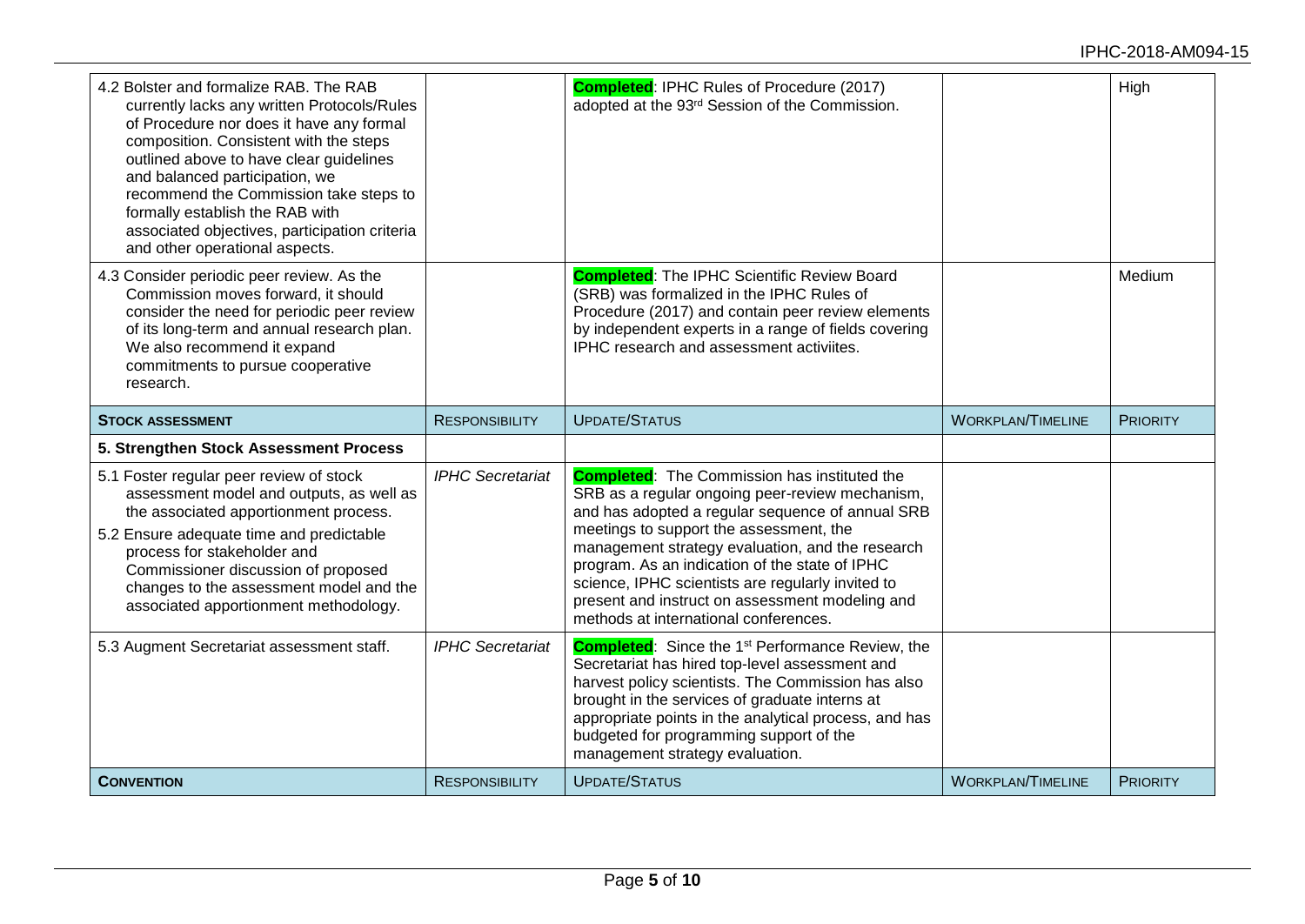| <b>6. Expand Commission Composition</b>                                                                                                                                                                                                                                                                                                                                                                                          |                       | <b>Completed:</b> Aside from incremental improvements<br>to the Commissioner orientation process<br>incorporating the feedback and experience of new<br>Commissioners, the Commission has indicated that<br>it does not intend to take further action on this<br>recommendation.                                                                                                                                                  |                          |                 |
|----------------------------------------------------------------------------------------------------------------------------------------------------------------------------------------------------------------------------------------------------------------------------------------------------------------------------------------------------------------------------------------------------------------------------------|-----------------------|-----------------------------------------------------------------------------------------------------------------------------------------------------------------------------------------------------------------------------------------------------------------------------------------------------------------------------------------------------------------------------------------------------------------------------------|--------------------------|-----------------|
| 6.1 Add alternates to broaden representation<br>on Commission.                                                                                                                                                                                                                                                                                                                                                                   |                       | <b>Completed:</b> The Commission has decided that it<br>does not anticipate any expansion of the<br>Commission at this time, which is a matter for the<br>Contracting Parties and would require renegotiation<br>of the Convention governing the IPHC.                                                                                                                                                                            |                          |                 |
| 6.2 Articulate Commissioner recruitment<br>criteria.<br>6.3 Press national government for more timely<br>appointments.<br>6.4 Incorporate continuity as a consideration<br>in revising Commission appointments.                                                                                                                                                                                                                  |                       | <b>Completed:</b> This is a matter for the Contracting<br>Parties. The Commission notes that the Contracting<br>Parties are cognizant of the need for timely<br>appointments and succession planning, and that the<br>Commission will make all possible effort with both<br>Canada and the United States of America to ensure<br>timely appointments, as well as to facilitate smooth<br>transitions through succession planning. |                          |                 |
| 6.5 Revise Rules of Procedure to<br>accommodate alternates.                                                                                                                                                                                                                                                                                                                                                                      |                       | <b>Completed: IPHC Rules of Procedure (2017)</b><br>adopted at the 93rd Session of the Commission.                                                                                                                                                                                                                                                                                                                                |                          |                 |
| <b>PLANNING</b>                                                                                                                                                                                                                                                                                                                                                                                                                  | <b>RESPONSIBILITY</b> | <b>UPDATE/STATUS</b>                                                                                                                                                                                                                                                                                                                                                                                                              | <b>WORKPLAN/TIMELINE</b> | <b>PRIORITY</b> |
| 7. Build Long-Term Strategic Plan<br>7.1 Articulate Overarching Goals and<br>Objectives. Develop a concise statement<br>of goals and objectives that takes the<br>Commission forward over the next decade<br>and beyond.<br>7.2 Identify implementation strategies to fulfill<br>Overarching Goals and Objectives.<br>Develop an Annual Plan and budget that<br>fits within the framework of the longer-<br>term strategic plan. |                       | <b>Pending:</b> The Commission postponed action on this<br>recommendation until after higher-priority activities<br>were complete. The Secretariat intends to act on<br>this recommendation during 2018 for presentation to<br>the Commission in 2019.                                                                                                                                                                            |                          |                 |
| 7.3 Identify milestones and performance<br>measures to track progress.<br>7.4 Consider budgetary implications of<br>priorities identified in the strategic<br>planning process.                                                                                                                                                                                                                                                  |                       |                                                                                                                                                                                                                                                                                                                                                                                                                                   |                          |                 |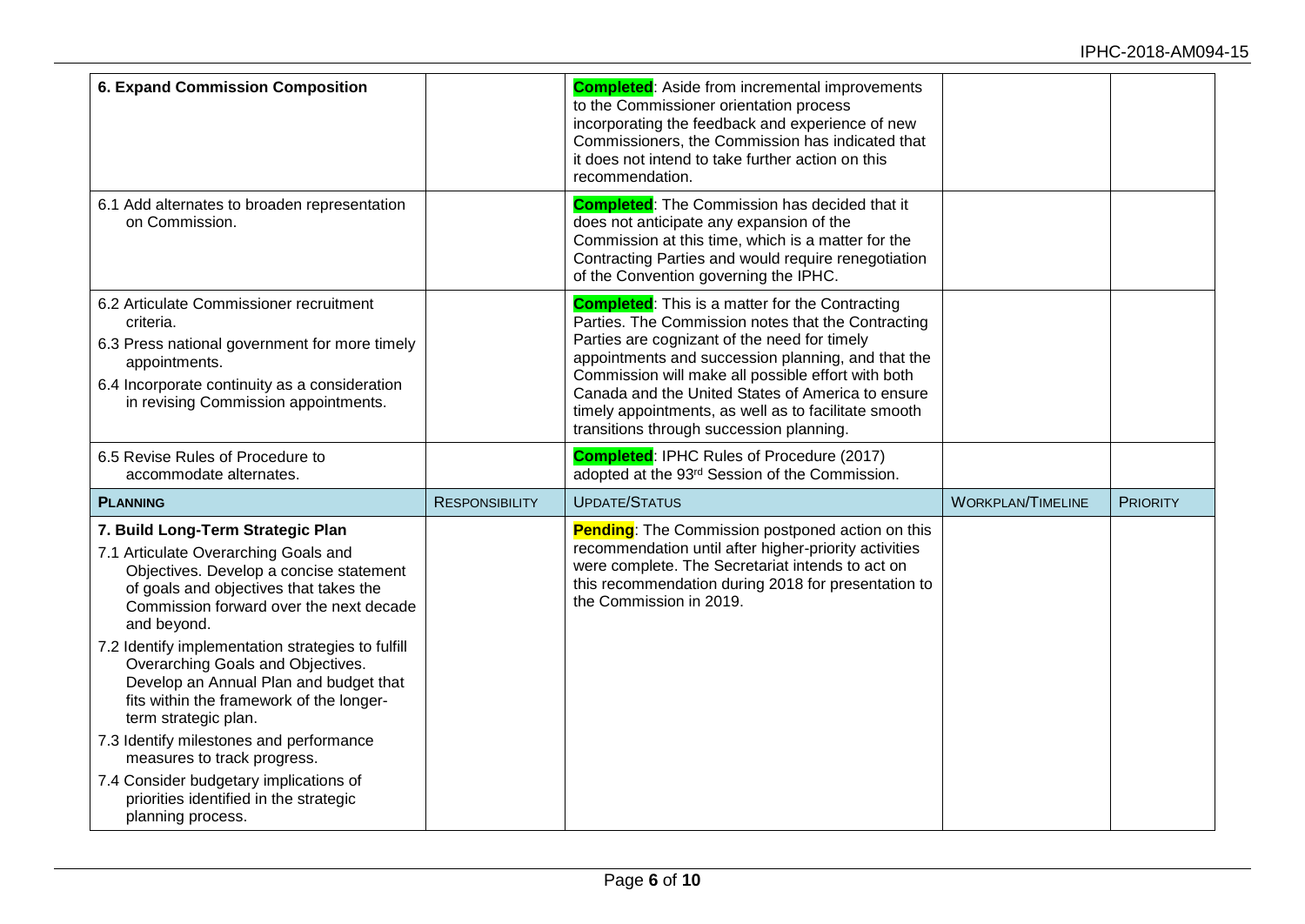#### IPHC-2018-AM094-15

| <b>ADVICE</b>                                                                                                                                                                                                                                                                                                                                                                                                                                                                                                                                                                             | <b>RESPONSIBILITY</b> | <b>UPDATE/STATUS</b>                                                                                                                                                                                                                                                                                                                                                                                                                                                                                                                                                                                                                                                                                                                                                                                                                                                                                                                                                                                                                                                                                  | <b>WORKPLAN/TIMELINE</b> | <b>PRIORITY</b> |
|-------------------------------------------------------------------------------------------------------------------------------------------------------------------------------------------------------------------------------------------------------------------------------------------------------------------------------------------------------------------------------------------------------------------------------------------------------------------------------------------------------------------------------------------------------------------------------------------|-----------------------|-------------------------------------------------------------------------------------------------------------------------------------------------------------------------------------------------------------------------------------------------------------------------------------------------------------------------------------------------------------------------------------------------------------------------------------------------------------------------------------------------------------------------------------------------------------------------------------------------------------------------------------------------------------------------------------------------------------------------------------------------------------------------------------------------------------------------------------------------------------------------------------------------------------------------------------------------------------------------------------------------------------------------------------------------------------------------------------------------------|--------------------------|-----------------|
| 8. Structure Staff Advice to Strengthen the<br><b>Delineation Between Scientific Analysis</b><br>and Policy Options<br>8.1 Clarify the respective roles and<br>responsibilities of Commissioners and<br>staff for each step of the analysis and<br>policy development cycle.<br>8.2 Present options for Commission<br>consideration.                                                                                                                                                                                                                                                      |                       | <b>Completed:</b> The Commission noted that the<br>approach to delineation between science advice and<br>policy options should follow accepted national and<br>international best practices, and that as a first step<br>towards implementation, an approach should be<br>developed for risk-based harvest advice.<br>The Commission has adopted a new structure for<br>harvest advice proposed by the IPHC Secretariat,<br>including a decision-table presentation format to<br>support risk-based decision-making. This new<br>advice structure clearly separates the scientific<br>analysis from the management decisions, and was<br>thoroughly examined and revised as part of the<br>stock assessment review by outside scientific<br>reviewers.<br>The Commission also decided to implement the<br>MSE process to better inform its policy analysis and<br>choices, and chartered the MSAB in 2013 to<br>oversee the MSE process and to advise the<br>Commission and IPHC Secretariat on the<br>development and evaluation of candidate objectives<br>and strategies for managing the fishery. |                          |                 |
| <b>LEADERSHIP</b>                                                                                                                                                                                                                                                                                                                                                                                                                                                                                                                                                                         | <b>RESPONSIBILITY</b> | <b>UPDATE/STATUS</b>                                                                                                                                                                                                                                                                                                                                                                                                                                                                                                                                                                                                                                                                                                                                                                                                                                                                                                                                                                                                                                                                                  | <b>WORKPLAN/TIMELINE</b> | <b>PRIORITY</b> |
| 9. Commissioners Should Seek and Take<br>Advantage of Opportunities to Model and<br><b>Exert Leadership</b><br>9.1 Take an active role in articulating a vision<br>for the IPHC and engaging in actions to<br>carry out that vision.<br>9.2 Exercise and model a stance of principled<br>negotiation in deliberations over<br>Commission matters.<br>9.3 Provide clear guidance to Commission<br>executive staff on functions ranging from<br>conducting assessments, to developing<br>options for catch limits, to providing advice<br>to member governments and other<br>organizations. |                       | <b>Completed:</b> The Commissioners agreed that their<br>role is to exercise leadership with regard to the work<br>of the IPHC, and as such are demonstrating<br>leadership through key initiatives. The Commission<br>intends to continue to lead and make progress on<br>key initiatives, as determined in consultation with<br>stakeholders.                                                                                                                                                                                                                                                                                                                                                                                                                                                                                                                                                                                                                                                                                                                                                       |                          |                 |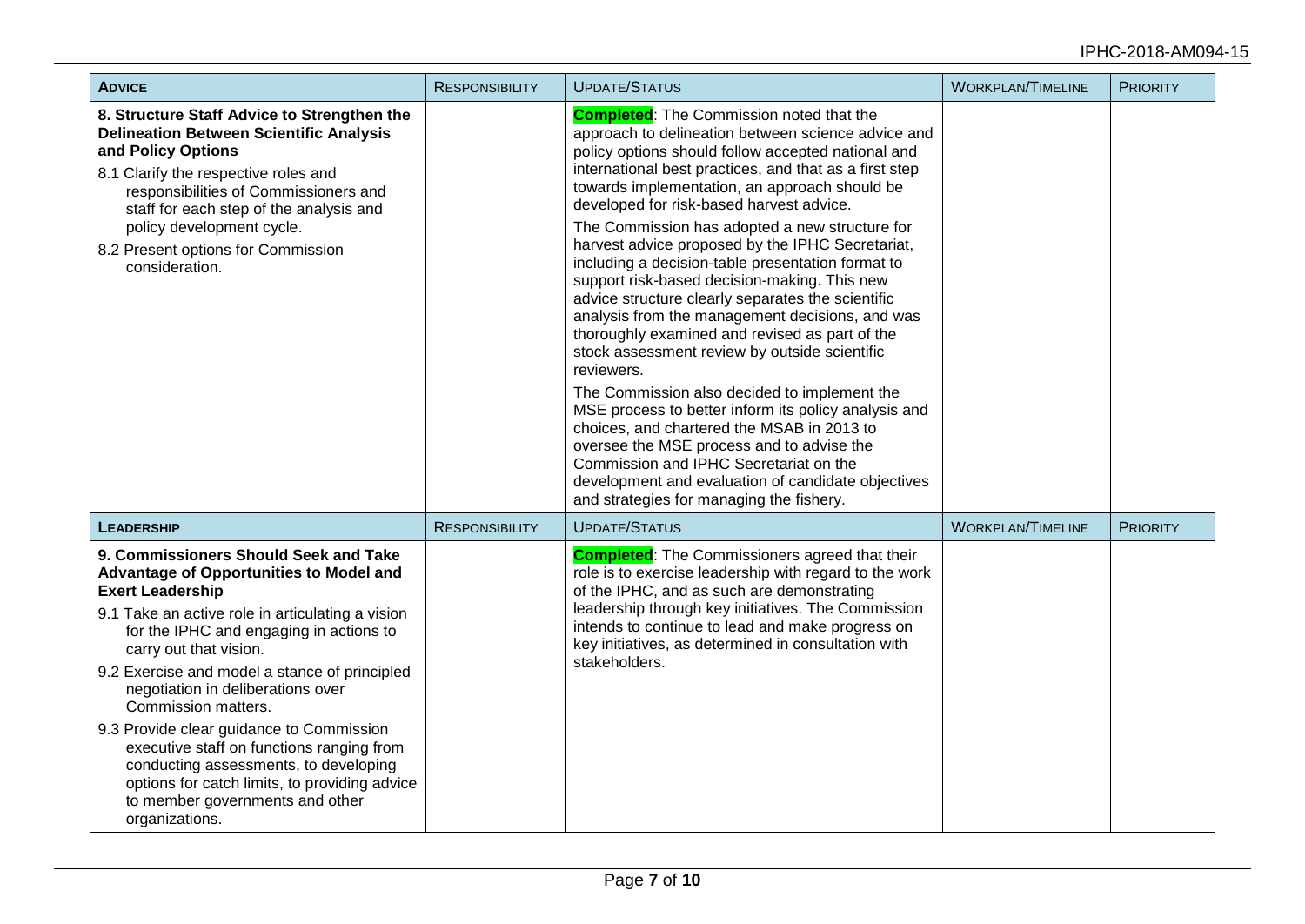#### IPHC-2018-AM094-15

| <b>COMMISSION STRUCTURE</b>                                                                                                                                                                                                                                                                                                                                                                                                                                                                                                                                                                                                                                                                                                                                                             | <b>RESPONSIBILITY</b> | <b>UPDATE/STATUS</b>                                                                                                                                                                                                                                                                                                                                                                                                                                                                                                                                                                                                                                                                                                                                                                                                                                                                                                                                                                                                                                                                                                                            | <b>WORKPLAN/TIMELINE</b> | <b>PRIORITY</b> |
|-----------------------------------------------------------------------------------------------------------------------------------------------------------------------------------------------------------------------------------------------------------------------------------------------------------------------------------------------------------------------------------------------------------------------------------------------------------------------------------------------------------------------------------------------------------------------------------------------------------------------------------------------------------------------------------------------------------------------------------------------------------------------------------------|-----------------------|-------------------------------------------------------------------------------------------------------------------------------------------------------------------------------------------------------------------------------------------------------------------------------------------------------------------------------------------------------------------------------------------------------------------------------------------------------------------------------------------------------------------------------------------------------------------------------------------------------------------------------------------------------------------------------------------------------------------------------------------------------------------------------------------------------------------------------------------------------------------------------------------------------------------------------------------------------------------------------------------------------------------------------------------------------------------------------------------------------------------------------------------------|--------------------------|-----------------|
| 10. Elevate the Importance of Tribes and<br><b>First Nations</b><br>10.1 Ensure any revamping of the<br>Commission structure, including but not<br>limited to the industry advisors, RAB and<br>Commissioner seats, accommodates<br>tribal and First Nations participation along<br>with other interested parties.<br>10.2 Actively include First Nations and tribal<br>scientists in structured peer reviews of the<br>current assessment and apportionment<br>methodologies, in particular when<br>considering implementation of<br>Recommendation #5.<br>10.3 Ensure that Commission<br>recommendations and consultations by<br>national sections are consistent with the<br>spirit and letter of U.S. and Canadian law<br>and any associated rights of tribes and<br>First Nations. |                       | <b>Completed:</b> The Commission notes the importance<br>of Tribes and First Nations within the domestic<br>processes of Canada and the United States of<br>America, and that issues pertaining to Pacific halibut<br>and these groups are domestic responsibilities of<br>the two Governments. The Commission noted that<br>the Contracting Parties consult directly with the<br>Tribes and First Nations.<br>The Commission also stressed that the Tribes and<br>First Nations have a very important existing<br>participatory role in Commission processes, along<br>with other stakeholders, and that it continues to<br>value their participation, and to consider the<br>interests of the Tribes and First Nations in its<br>actions.<br>The Commission notes that the effort to define roles<br>and responsibilities (in response to recommendation<br>#1) should help articulate the current avenues of<br>engagement and the relationship of the IPHC to<br>U.S.A. and Canadian domestic processes.<br>The Commission welcomes suggestions on how its<br>interaction with Tribes and First Nations can be<br>facilitated and improved. |                          |                 |
| <b>MEETING CYCLE</b>                                                                                                                                                                                                                                                                                                                                                                                                                                                                                                                                                                                                                                                                                                                                                                    | <b>RESPONSIBILITY</b> | <b>UPDATE/STATUS</b>                                                                                                                                                                                                                                                                                                                                                                                                                                                                                                                                                                                                                                                                                                                                                                                                                                                                                                                                                                                                                                                                                                                            | <b>WORKPLAN/TIMELINE</b> | <b>PRIORITY</b> |
| 11. Strengthen Interim and Annual Meeting<br>process                                                                                                                                                                                                                                                                                                                                                                                                                                                                                                                                                                                                                                                                                                                                    |                       | <b>Completed:</b> Beginning with the 2012 Interim<br>Meeting and the 2013 Annual Meeting, the<br>Commission decided to open both meetings to the<br>public as much as possible, including steps noted in<br>the sub-items below. The Commission instituted<br>these changes on a trial basis for the 2012-13<br>meeting cycle, and solicited feedback from the on-<br>site and web audiences, noting that development of<br>appropriate and workable formats and procedures<br>for public participation is an iterative process. All<br>IPHC meetings are now open the public as<br>determined in the IPHC Rules of Procedure (2017).                                                                                                                                                                                                                                                                                                                                                                                                                                                                                                           |                          |                 |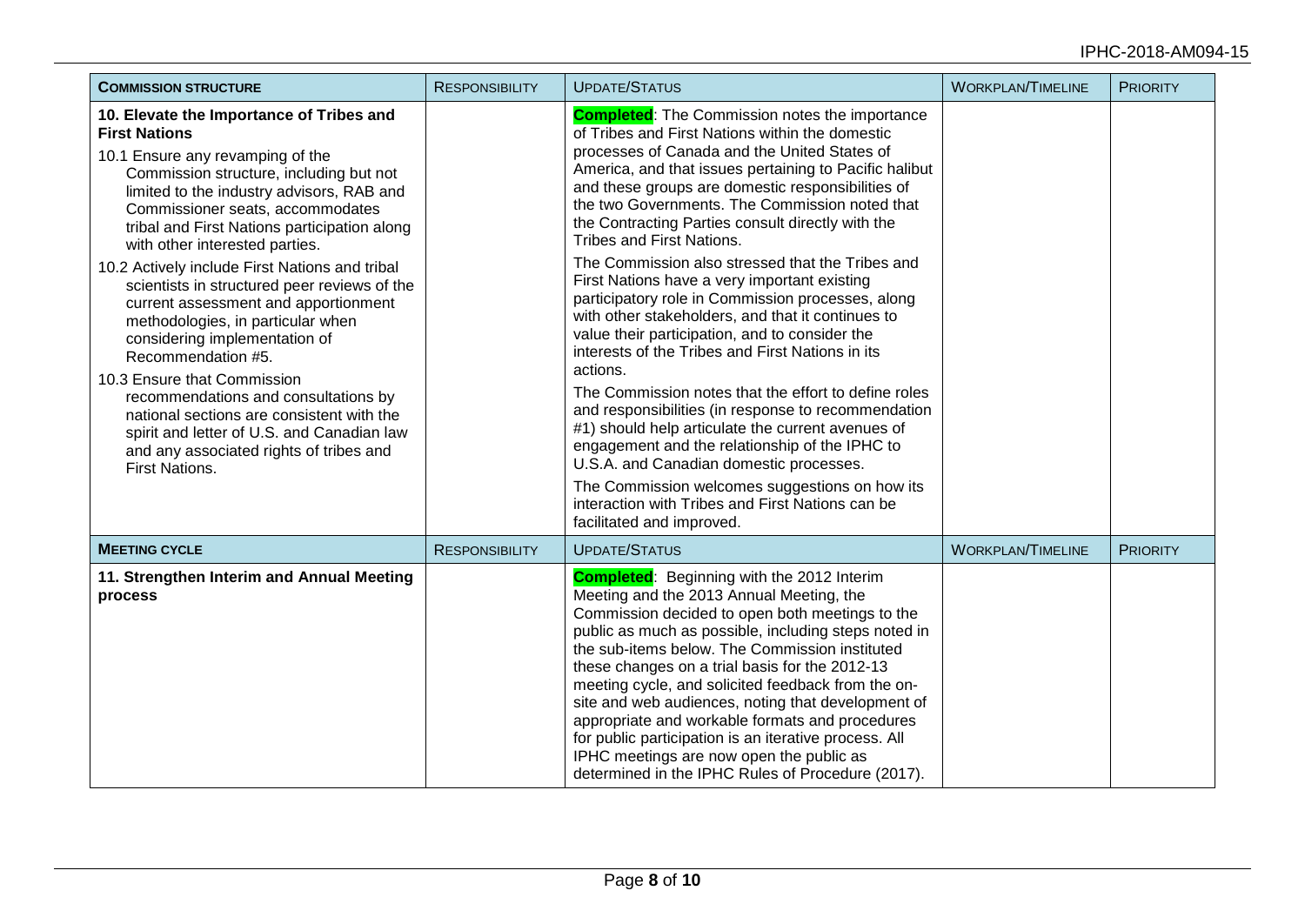| 11.1 Add a third meeting to the Annual<br>Meeting cycle.                                                                                                                                                                                           |                         | <b>Completed:</b> The Commission decided not to add<br>the proposed third meeting to the annual cycle at<br>present, but rather, continue with an information<br>'Work Meeting' as the third meeting to discuss with<br>staff and direct activities accordingly, prior to formal<br>discussion at the Interim Meeting and Annual<br>Meeting. |                          |                 |
|----------------------------------------------------------------------------------------------------------------------------------------------------------------------------------------------------------------------------------------------------|-------------------------|----------------------------------------------------------------------------------------------------------------------------------------------------------------------------------------------------------------------------------------------------------------------------------------------------------------------------------------------|--------------------------|-----------------|
| 11.2 Foster stronger internal preparation for<br>public meetings                                                                                                                                                                                   | <b>IPHC Secretariat</b> | <b>Completed:</b> The Secretariat continues to refine its<br>internal processes and timelines in order to develop<br>and publish meeting materials as far in advance of<br>the meeting as possible.                                                                                                                                          |                          |                 |
| 11.3 Provide meeting materials as early as<br>possible, even if that means posting<br>materials in batches on-line rather than<br>waiting until a comprehensive set of back-<br>up documents can be produced in a<br>single comprehensive package. | <b>IPHC Secretariat</b> | <b>Completed:</b> These were clarified in the IPHC Rules<br>of Procedure (2017), including deadlines of papers<br>to be published 30 days prior to the commencement<br>of a meeting.                                                                                                                                                         |                          |                 |
| 11.4 Expand the existing "Navigating the<br>IPHC Meeting This Week" document to<br>flesh out meeting objectives and<br>protocols.                                                                                                                  | <b>IPHC Secretariat</b> | <b>Completed:</b> Meeting handouts are reviewed each<br>year with an eye to making them more informative<br>and useful for meeting participants.                                                                                                                                                                                             | $2012 +$                 |                 |
| 11.5 Increase opportunities for public<br>comment.                                                                                                                                                                                                 |                         | <b>Completed:</b> The Commission has opened all<br>sessions at the Interim and Annual meetings to the<br>public, both in person and via a webcast. Only<br>human resources discussions are now held in<br>private.                                                                                                                           |                          |                 |
| 11.6 Make greater use of webinars to<br>streamline meetings.                                                                                                                                                                                       | <b>IPHC Secretariat</b> | <b>Completed:</b> All IPHC meetings are now webcast.<br>Only human resources discussions are held in<br>private. The webcasts at both meetings have been<br>expanded to include the ability for the web audience<br>to submit questions or comments during the<br>proceedings.                                                               |                          |                 |
| <b>COMMUNICATION</b>                                                                                                                                                                                                                               | <b>RESPONSIBILITY</b>   | <b>UPDATE/STATUS</b>                                                                                                                                                                                                                                                                                                                         | <b>WORKPLAN/TIMELINE</b> | <b>PRIORITY</b> |
| 12. Improve Communications                                                                                                                                                                                                                         |                         |                                                                                                                                                                                                                                                                                                                                              |                          |                 |
| 12.1 Improve timeliness and use of meeting<br>summaries - both in real-time and post-<br>meeting.                                                                                                                                                  | <b>IPHC Secretariat</b> | <b>Completed: IPHC Rules of Procedure (2017)</b><br>adopted at the 93rd Session of the Commission.<br>Meeting reports are now being published soon after<br>a Session closes.                                                                                                                                                                |                          |                 |